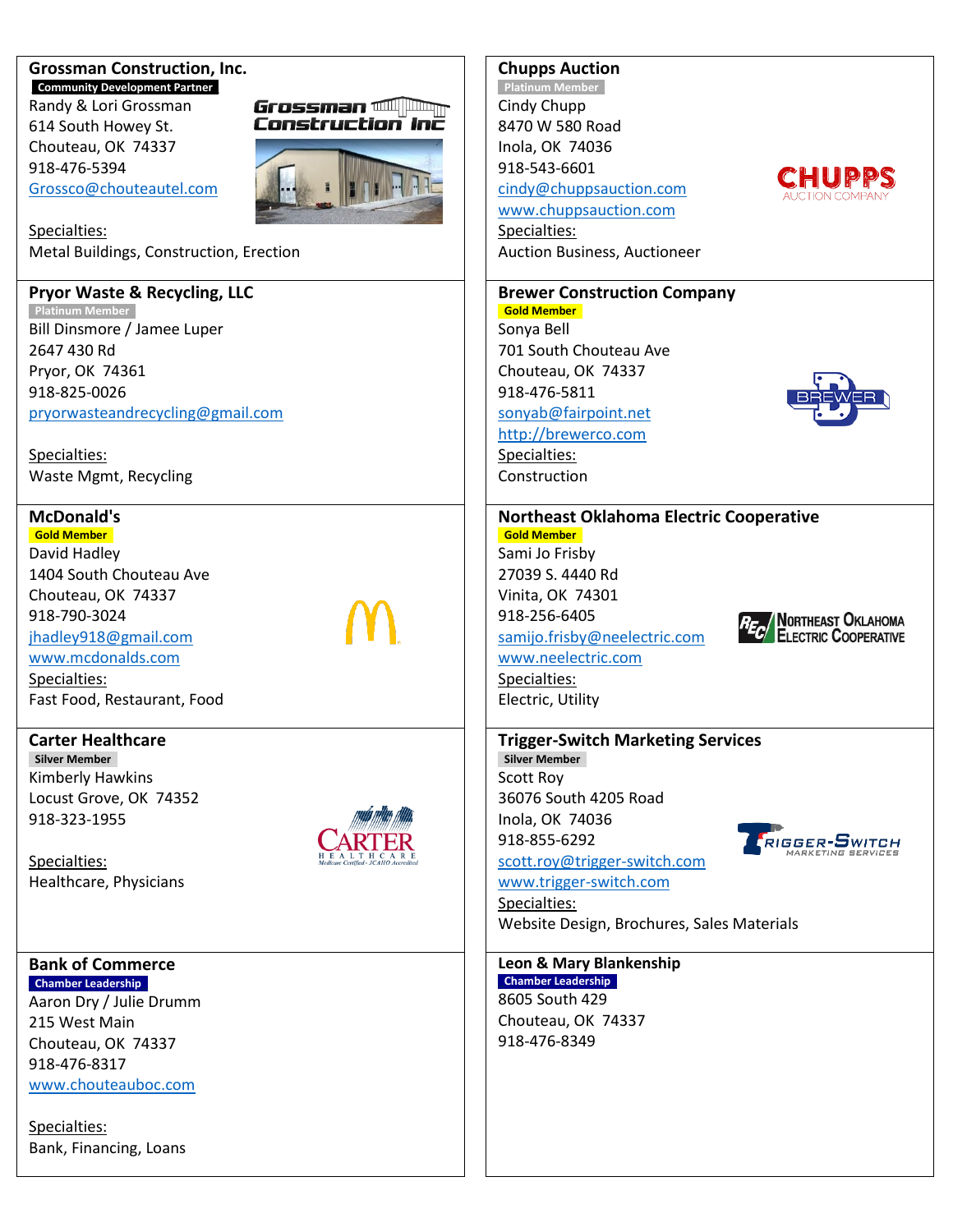| <b>First Bank</b>                                | <b>Shipman's Funeral &amp; Cremation Service</b> |
|--------------------------------------------------|--------------------------------------------------|
| Jared Parker                                     | Christina Shipman-Pickup                         |
| 51 E Main St                                     | 1204 NE 1st St                                   |
| Chouteau, OK 74337                               | Pryor, OK 74361                                  |
| 918-476-7474                                     | 918-825-2468                                     |
| jparker@fsbporter.com                            | christina@shipmansfuneral.com                    |
| www.fsbporter.com                                | www.shipmansfuneralhome.com                      |
| Specialties:                                     | Specialties:                                     |
| Business Banking, Personal Banking, Loans        | Funeral Service, Cremation, Funeral Planning     |
|                                                  |                                                  |
| <b>Ben Sherrer Law Office, PC</b>                | <b>Bennett Surveying</b>                         |
| <b>Ben Sherrer</b>                               | Deborah Ahearn                                   |
| 3 North Adair, Ste 8                             | 210N Chouteau Ave                                |
| Pryor, OK 74361                                  | Chouteau, OK 74337                               |
| 918-825-8989                                     | 918-476-7484 Ext 10                              |
| www.bensherrer.com                               | deborah@bennettsurveying.com                     |
|                                                  |                                                  |
|                                                  | www.bennettsurveying.com                         |
| Specialties:                                     |                                                  |
| Law Practice                                     | Specialties:                                     |
|                                                  | <b>Land Surveying</b>                            |
| <b>Burger Station</b>                            | <b>Cadet Manufacturing, Inc.</b>                 |
| Jeanne Nuegin                                    | Guy Holden                                       |
| 327 N 1st                                        | 1125 East Main                                   |
| Chouteau, OK 74337                               | Chouteau, OK 74337                               |
| 918-476-4100                                     | 918-476-8159                                     |
| burger.station@yahoo.com                         | gholden@cadettruckbodies.com                     |
|                                                  | http://cadettruckbodies.com                      |
| Specialties:                                     |                                                  |
| Fast Food, Diner, Restaurant                     | Specialties:                                     |
|                                                  | Truck Bodies, Manufacturing                      |
|                                                  |                                                  |
| <b>Chouteau Discount Pharmacy</b>                | <b>Chupp Implement Co</b>                        |
| Drew Turner                                      | 4701 S Mill St (Hwy 69)                          |
| 214 N Chouteau Ave                               | Pryor, OK 74361                                  |
| Chouteau, OK 74337                               | 918-825-2044                                     |
| 918-476-6455                                     | billc.cic@att.net                                |
|                                                  | www.chuppimplementcompany.com                    |
| Specialties:                                     |                                                  |
| Pharmacy, Prescription Refills, Healthcare Items | Specialties:                                     |
|                                                  | Farm Equipment, Implement                        |
|                                                  |                                                  |
| <b>Colonial Terrace Care Center</b>              | Love's Travel Stop #296                          |
| Jodi Coatney, Administrator                      | <b>Brandon Woodhouse</b>                         |
| 1320 NE 1st Place                                | 4564 W. 590, Hwy 69 Exit Hwy 412                 |
| Pryor, OK 74361                                  | Chouteau, OK 74337                               |
| 918-825-5311                                     | 928-683-2210                                     |
| jcoatney@ltcservices.com                         | store296@loves.com                               |
|                                                  | www.loves.com                                    |
| Specialties:                                     |                                                  |
|                                                  |                                                  |
| <b>Nursing Facility</b>                          | Specialties:                                     |
|                                                  | Fuel, Food, Subway                               |